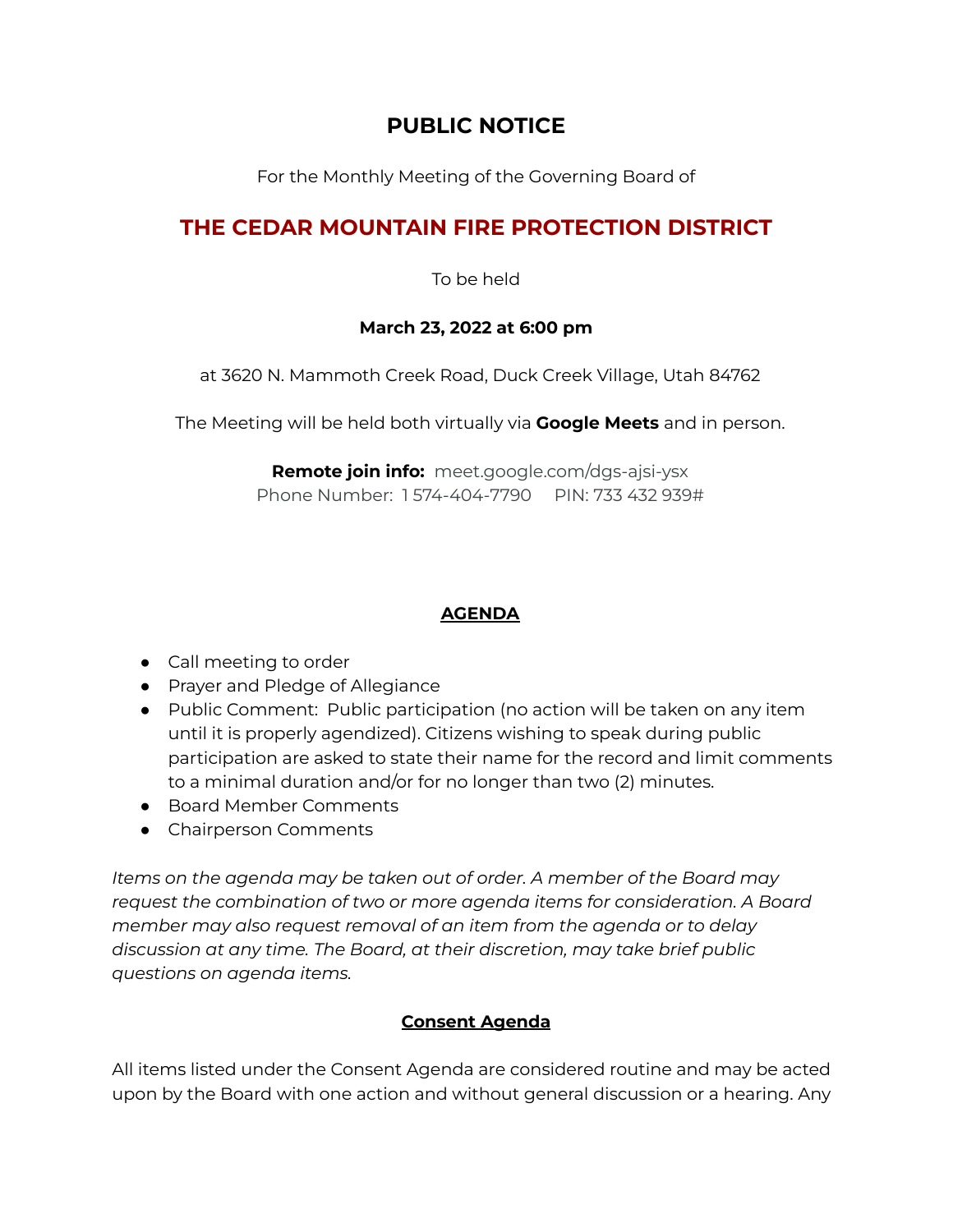member of the board or any citizen may request that an item be taken from the consent agenda, discussed and acted upon separately during this meeting.

- 1. For possible action: Approval of Agenda
- 2. For possible action: Approval of minutes of February 22, 2022 Work Meeting and February 23, 2022 Board Meeting.
- 3. For possible action: Approval of February expenditures.

#### **\*\* End of Consent Agenda \*\***

### **Agenda**

- 4. 6:10pm Treasurer's Report
- 5. 6:15pm Clerk's Report
- 6. 6:30pm District Manager's Report, to include Dust, Snow, Facilities, Equipment, Benefits, etc.; this is a report only and not for action.
- 7. 6:45pm Chief's Report, to include all Fire & EMS operations; this is a report only and not for action.
- 8. 7:00pm Staffing Benefits & Compensation: Update on staffing, health/other insurance benefits and compensation structure. Action may include approving the hiring of select position(s), approving a benefits provider/package, setting a schedule for raises, COLA, or other adjustments.
- 9. 7:30pm 2022 Wildland Update: review of staffing and equipment. Action may include approval of hiring, training, equipment, etc.
- 10. 7:40pm District Equipment: discussion of current equipment, status of ordered equipment and projected future needs. Action may include approval of additional equipment, revision of pending orders, requests for bids, etc.
- 11. 7:45pm County Updates: Kane County Commissioner will update the Board on developments with County EMS, Fire and more, including MOUs, Boundaries and potential annexation. Action may include appointing a committee/liaison with the County or other appropriate action.
- 12. 8:00pm Governing Board Officers and Responsibilities. Action may include approving an executive order updating the board officers and responsibilities.
- 13. 8:05pm Governing Board Terms. Action may include approving an executive order updating the board members and terms.
- 14. 8:10pm Communications Summary: Action may include approving pr/marketing/communications activities and budget for 2022.
- 15. 8:15pm Board Reports John Burrows: Facilities & Operations Zach Hascall: Finance & Payroll